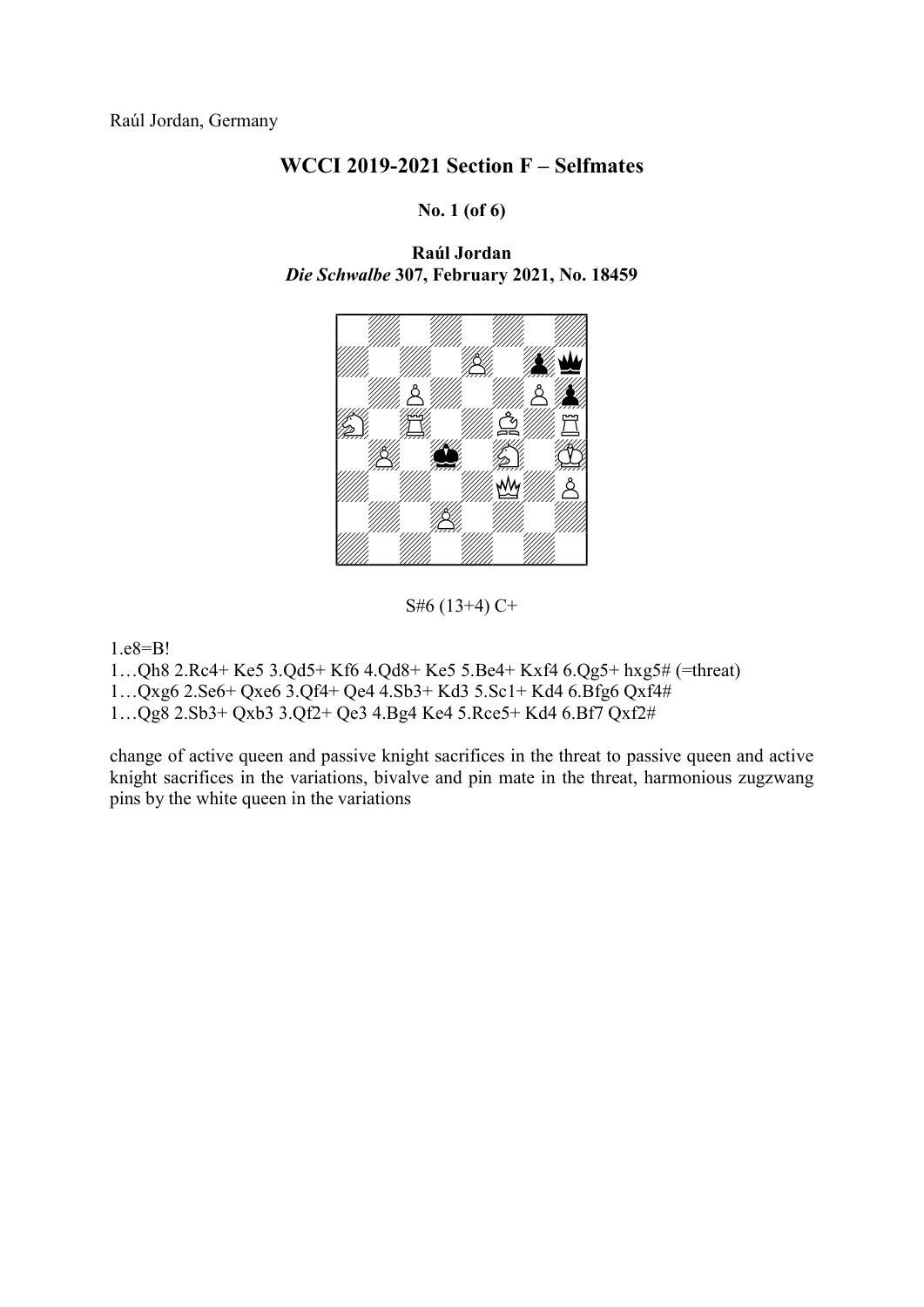No. 2 (of 6)

Raúl Jordan Gaudium 235, 24th December 2020, No. 2109

#### 2. Prize



S#4 (12+11) C+

1.Rh7! (2.Bd4+ cxd4 3.Qxd4+ Kf5 4.Qd5+ Rxd5#) 1…Qxc2 2.Sg6+ Qxg6 3.Qf4+ Kxe6 4.Qe5+ Kxe5# 1…Qb3 2.f4+ Ke4 3.Bf3+ Qxf3 4.Qf5+ Kxf5#  $(1...Be3 2.f4+Ke4 3.Sxc5+Rxc5\#)$ 

initial R-Q-battery fires in the threat, after battery flight creation of new K-Q-batteries, discovered mates, three white queen sacrifices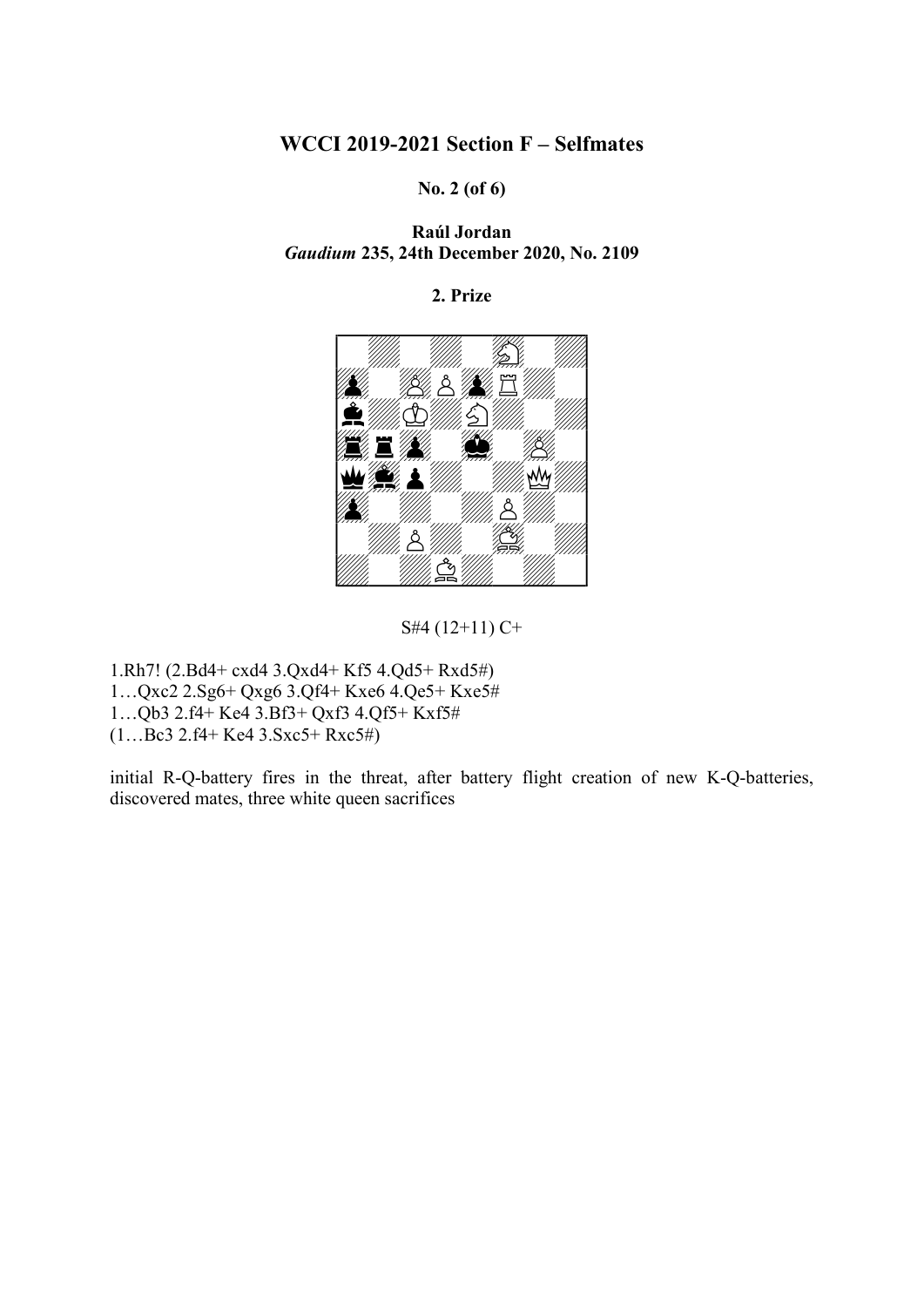No. 3 (of 6)

Raúl Jordan Mémorial Yves Tallec 2021 Phénix 316, 2021

#### 2. Commendation



S#4 (14+11) C+

1.Bh6! (2.Sxe7+ Kf6 3.Qf2+ Ke5 4.Qxd4+ Sxd4#)

1…Bb3 2.Qh5+ Ke4 3.Rxd4+ Kxd4 4.Qd5+ Bxd5#

1…Bc2 2.Bg6+ Kxg6 3.Qg4+ Kh7 4.Qe4+ Bxe4#

1…Bd1 2.Qf3+ Ke5 3.Bf4+ Kf5 4.Bd6+ Bxf3#

initial S-B-battery fires in the threat, after staircase-like battery flight the thematic bishop delivers mate on a parallel staircase after white queen sacrifices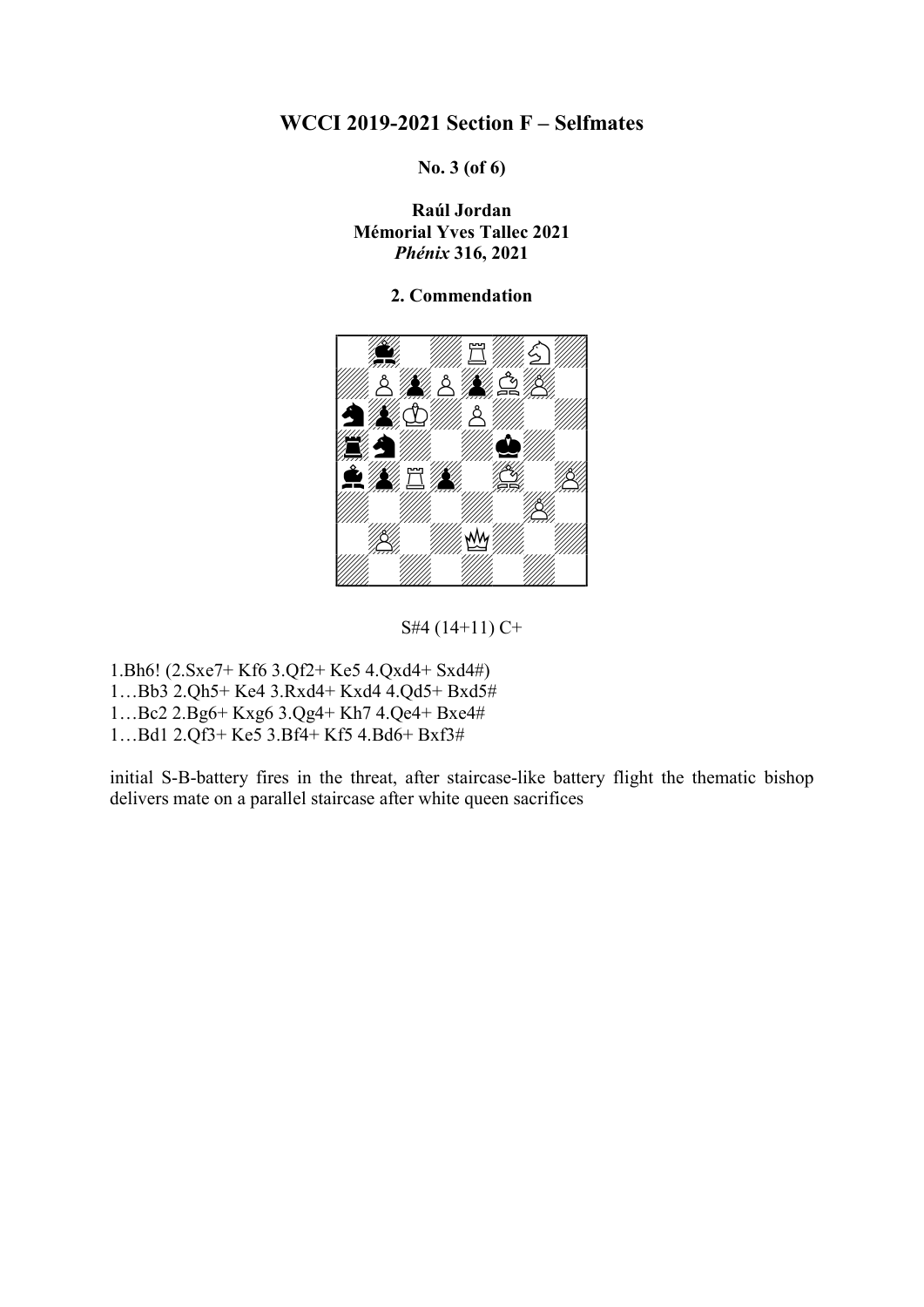No. 4 (of 6)

Raúl Jordan Die Schwalbe 306-1, December 2020, No. 18392 Dedication: Hartmut Laue zugeeignet



S#2 (11+12) C+

 $*1...B~2.Sc5+Sxc5#$ 1.Sc8? (2.Sc5+ Sxc5#), but 1…B~! (not 1…Bxb6+ 2.Sxb6+…)

1.Se4(!)? (2.Sdc5+ [not 2.Sec5+?] Sxc5#) 1…B~ 2.Sec5+ [not 2.Sdc5#?] Sxc5# But 1…Bxe5! (2.Sec5+ Kd6!)

1.Sb7(!!) (2.Sdc5+ [not 2.Sbc5+?] Sxc5#) 1…L~ 2.Sbc5+ [not 2.Sdc5#?] Sxc5# 1…Bxe5(!) 2.Dxc7+ Lxc7#

thematic set play, white correction (III. degree) versus black correction, dual avoidance, B-Qbattery creation, changed continuation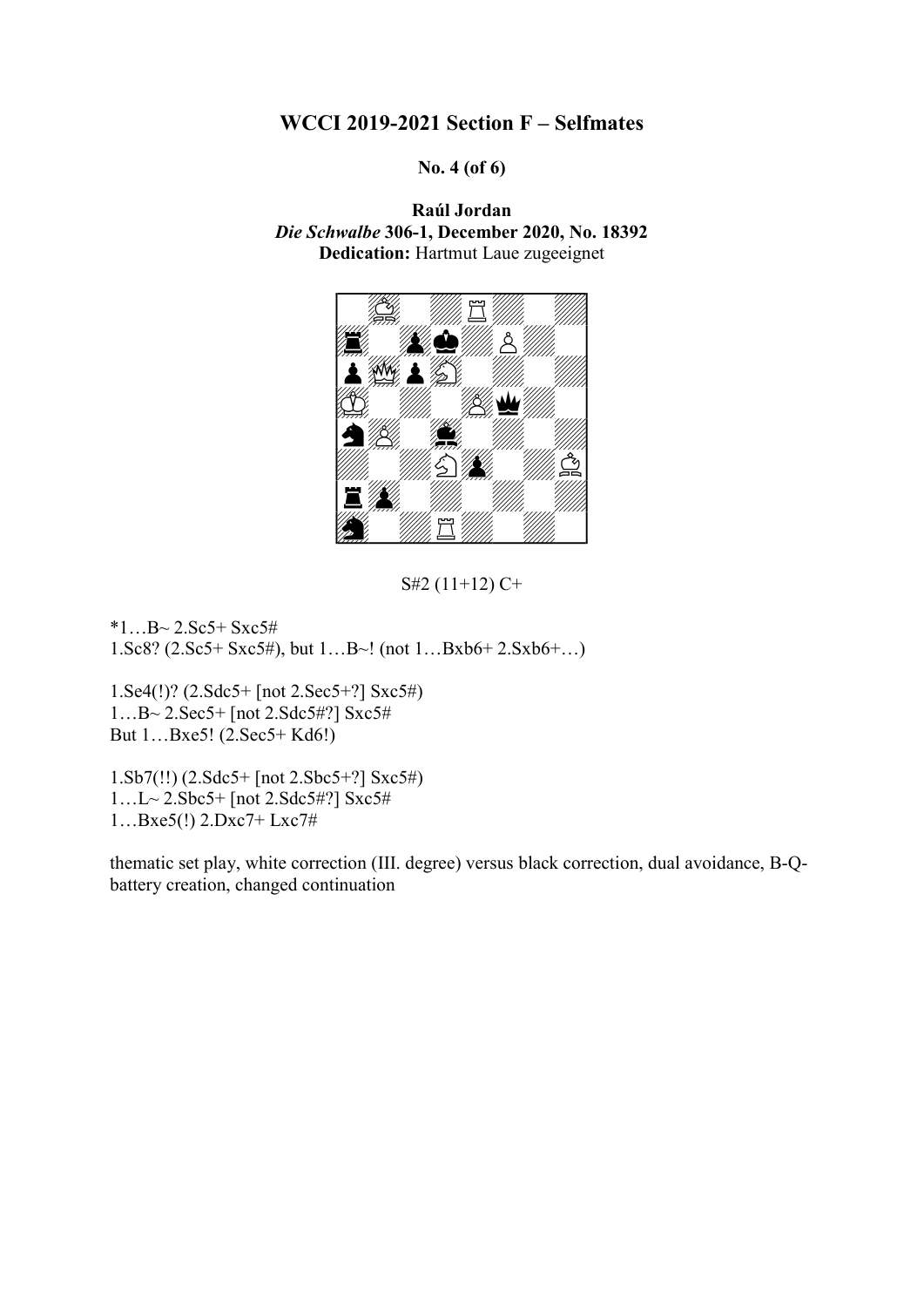No. 5 (of 6)

Raúl Jordan Die Schwalbe 308, April 2021, No. 18520



S#2 (10+10) C+

1.Qb2? (2.Rxd3+ Sxd3#) 1…Sxd7 2.Rxd7+ Kxd7# But 1…S~!

1.Qa5(!)? (2.Rxd3+ Sxd3#) 1…S~ 2.Qe5+ fxe5# But 1…Sxd7!

1.Qb5(!!) (2.Rxd3+ Sxd3#) 1…S~ 2.Qe5+ fxe5# 1…Sxd7(!) 2.Qxc6+ Kxc6#

white correction (III. degree) versus black correction, inversion of motive, changed continuation, unpinning